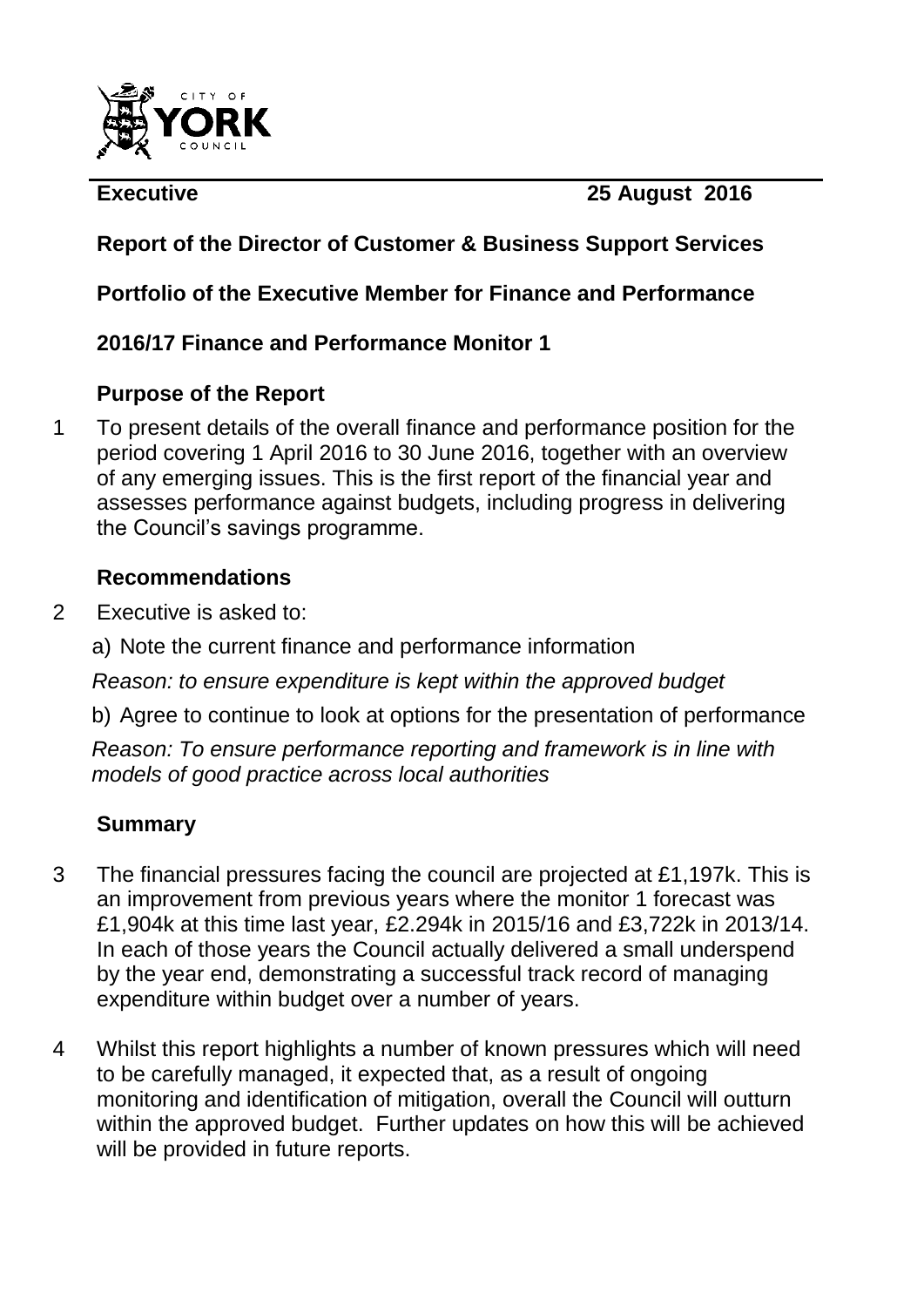# *Financial Analysis*

- 5 All aspects of the public sector are continuing to face challenging times in the light of the Government"s commitment to reduce the national deficit as first outlined in the Comprehensive Spending Review (CSR) published in October 2010. As a result, in recent years the Council has had to deal with very large reductions in funding, combined with a range of significant pressures.
- 6 The Council"s net budget is £117.9m. Following on from previous years, the challenge of delivering savings continues with £6.5m to be achieved in order to reach a balanced budget. Early forecasts indicate the Council is facing financial pressures of £1,197k and an overview of this forecast, on a directorate by directorate basis, is outlined in Table 1 below.

| 2015/16  |                                                    | 2016/17    |
|----------|----------------------------------------------------|------------|
| outturn  |                                                    | Forecast   |
|          |                                                    | Variation  |
| £'000    |                                                    | £'000      |
| $+791$   | <b>Children's Services, Education &amp; Skills</b> | -58        |
| $+401$   | <b>City &amp; Environmental Services</b>           | $+964$     |
| $-299$   | <b>Communities &amp; Neighbourhoods</b>            | $-50$      |
| $-155$   | <b>Customer &amp; Business Support</b>             | <b>Nil</b> |
|          | <b>Services</b>                                    |            |
| $-101$   | <b>Adult Social Care</b>                           | $+284$     |
| $+24$    | <b>Public Health</b>                               | $+57$      |
| $+283$   | <b>Office of the Chief Executive</b>               | n/a        |
| $-1,820$ | Central budgets                                    | <b>Nil</b> |
| $-876$   | Total                                              | $+1,197$   |

Table 1: Finance overview

7 The following sections provide more details of the main variations and any mitigating actions that are proposed.

# **Children's Services, Education & Skills**

8 Following the allocation of £1,930k growth funding in the 2016/17 budget to deal with a number of historic pressures within Children Looked After budgets, there are no significant pressures to report within Children"s Specialist Services. There is a small net projected overspend of £95k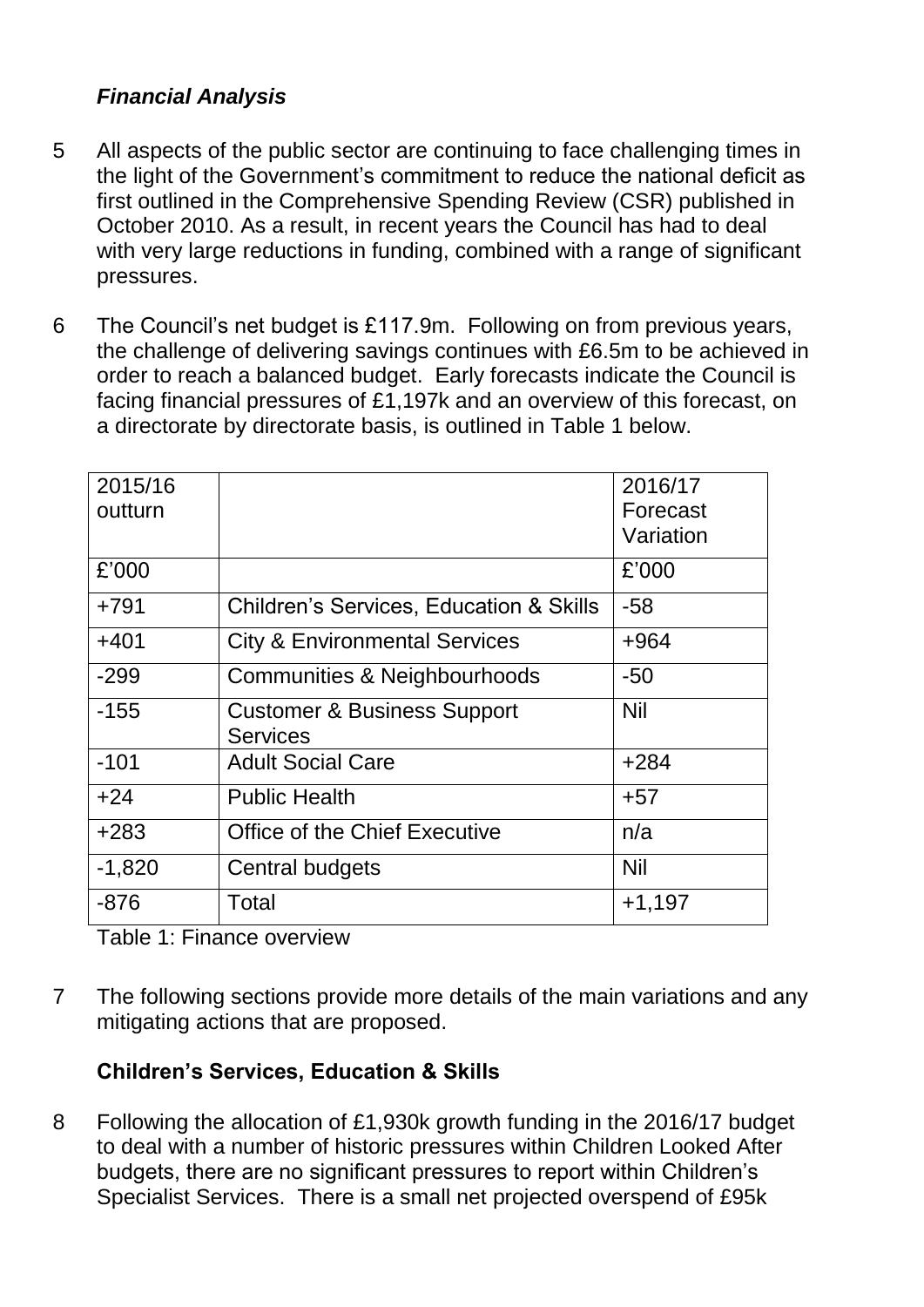made up of a number of minor variations, most notably in respect of special guardianship orders and The Glen respite care home.

- 9 A significant number of posts are being kept vacant across the directorate in advance of services being reviewed as part of the directorate"s transformation programme, resulting in a forecast net underspend of £195k.
- 10 There is a projected £40k pressure in respect of the costs of supporting the increased number of academy conversions being experienced, particularly for legal and other advice in respect of PFI schools.

#### **City & Environmental Services**

- 11 There is a forecast shortfall from parking income of £100k, out of a total budgeted income of £6.9m. Parking income is currently at 3% below forecast, with the main shortfall being at St George's Field where the Environment Agency is using an area of the car park as part of works undertaken on the Foss barrier. Compensation for loss of income is still to be agreed.
- 12 In waste collection the main variations, totalling £300k, are additional staffing and transport costs. These are cost pressures that remain from 2015/16 and require action through round reviews/vehicles to bring the costs back within budget. A review is currently being undertaken. There are shortfalls in income at HWRCs from trade waste/customer charges (£170k) and from green waste subscriptions (£57k). There are forecast underspends on waste PPP procurement costs (£100k), savings from the Teckal changes (£80k) and increased income from sale of recyclates (£100k) and the sale of landfill gas (£60k).
- 13 There is a shortfall of £100k unachieved Automatic Number Plate Recognition (ANPR) income and increased costs of £100k for the risk and reward payment for Poppleton Bar Park & Ride. A delivery plan still needs to be agreed for a saving of £112k on fleet.
- 14 Early indications are that there will be a £300k shortfall in planning fee income due to a lower number of large planning fees. It is expected that as progress is made on the local plan then income from developers will increase. A major application can achieve significant fess, however the actual fee paid is dependent on the number of dwellings and scale of site. The additional costs of administration (£23k) are offset by the income from supporting Selby District Council planning department (£23k). It is expected that there will be shortfall of £49k in Environmental Management income and officers are looking at other ways of mitigating this shortfall. A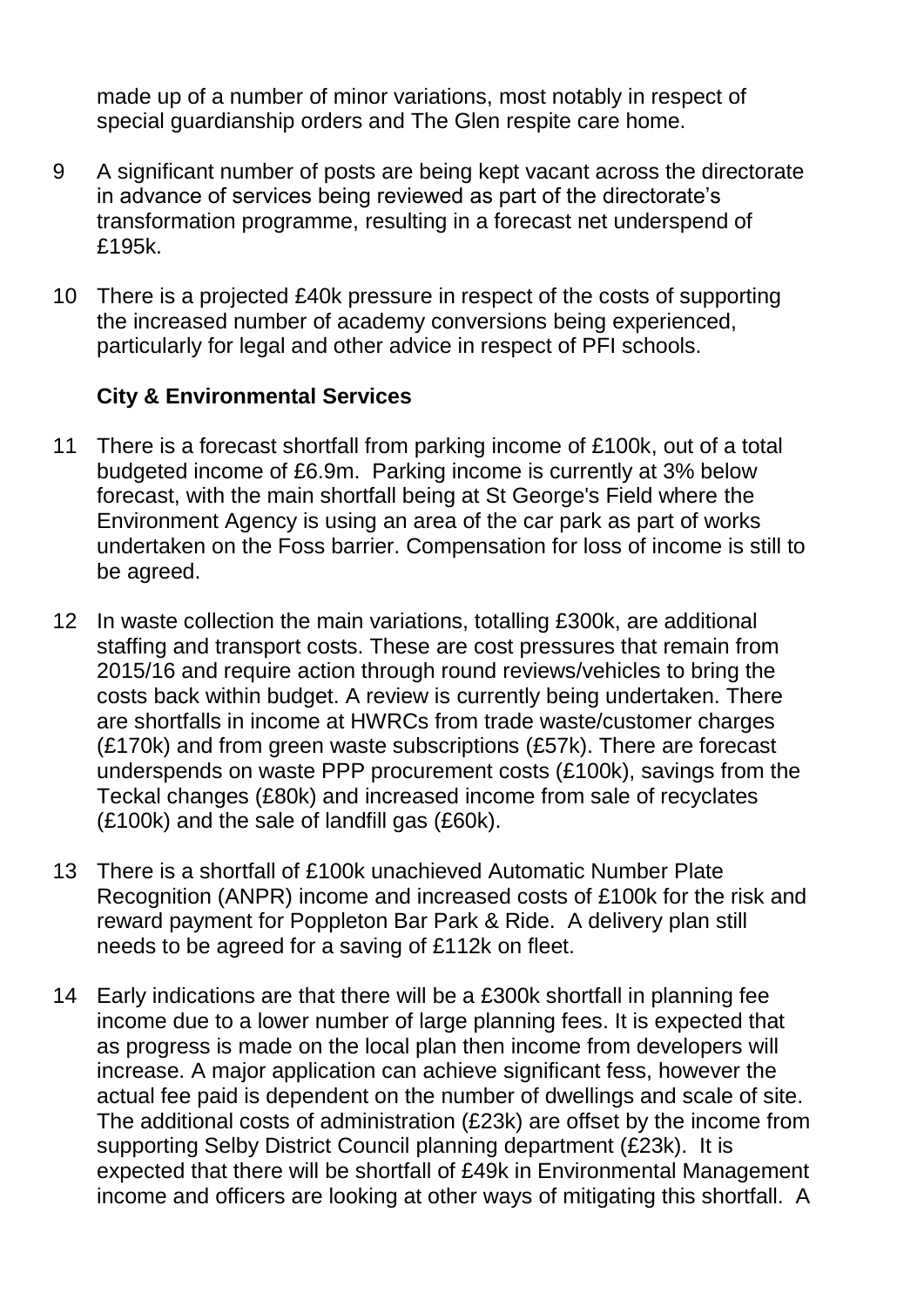range of other minor underspends and proposed mitigations make up the total directorate position.

- 15 A range of actions are being undertaken within the directorate to try to bring expenditure within the approved budget and reduce the projected overspend as far as possible by the year end. Actions being progressed or considered include:
	- The street based services review is ongoing which will help address the waste collection overspend and formulate a delivery plan to address the overspend on fleet. The outcomes of the reviews are due in the Autumn and it will be considered then if any proposals can be implemented in 2016/17 to help reduce the forecast overspend.
	- Considering whether any of the existing 2016/17 efficiency savings proposals can be stretched to deliver additional short term and on-going savings.
	- Considering whether any of the savings being developed for 2017-20 can be delivered earlier to generate a savings benefit in 2016/17.

### **Communities & Neighbourhoods**

16 There is a forecast underspend of £50k within Housing & Community Safety due to additional income from managing Housing Association properties (£29k) and underspends on staffing and other overheads (£53k). These underspends are offset by additional legal costs of £32k.

# **Customer & Business Support Services**

17 A range of budget variations is currently forecast however, mitigation plans are in place to ensure the directorate outturns within the approved budget. Work will continue to try and identify additional savings to help the overall position.

# **Adult Social Care**

- 18 Overspends are currently forecast on staffing budgets (£79k) due to additional senior practitioner hours within the occupational therapy service.
- 19 Delays in initiating the saving to reclaim unspent direct payments and having more customers than budgeted for results in a forecast pressure of £176k.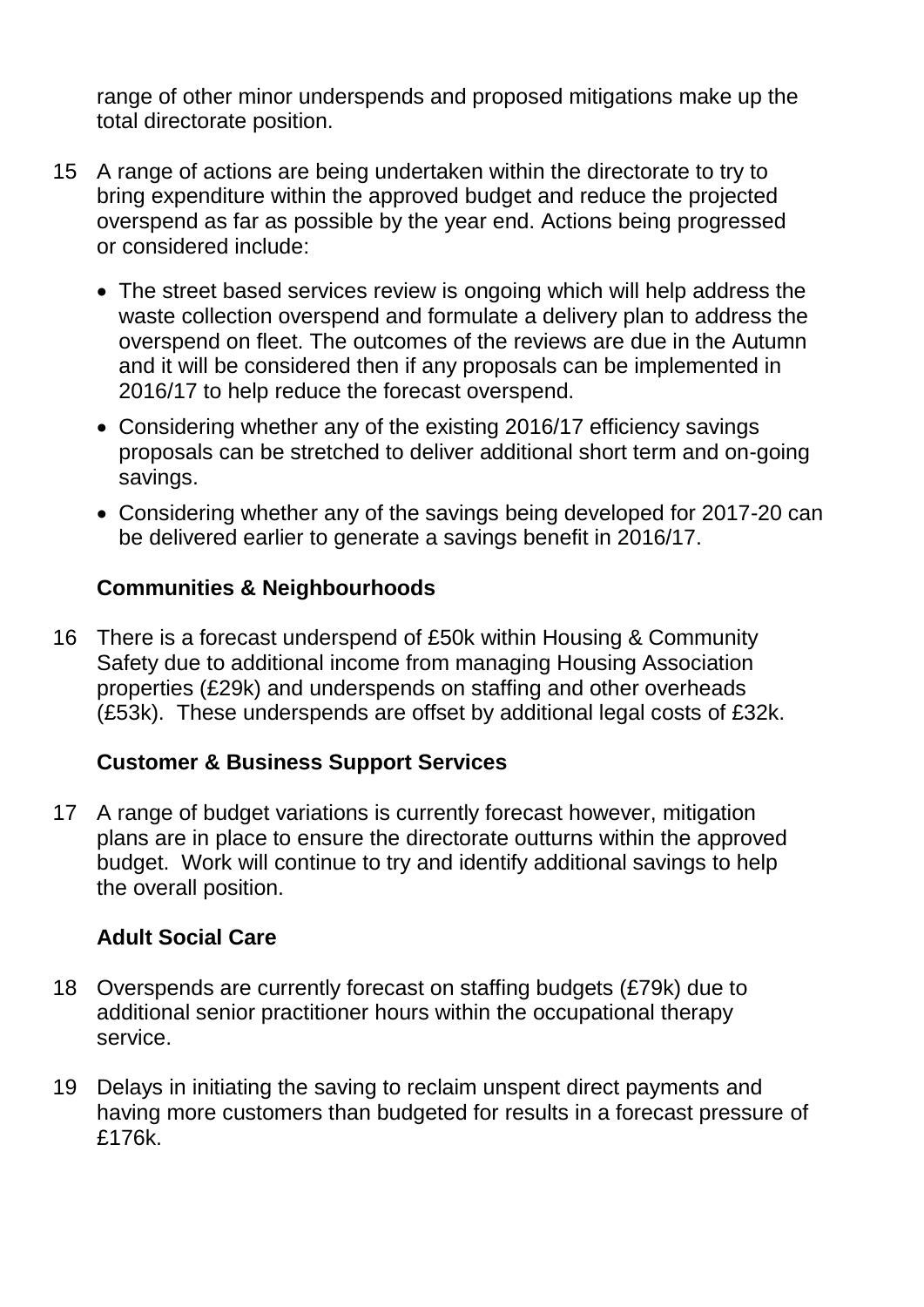- 20 Projected overspends of £77k within community support budgets £31k in learning disability transport budgets, mainly due to increases in customer numbers, are being partly offset by an underspend of £56k as a result of holding posts vacant in the customer access and assessment team.
- 21 A net projected overspend of £460k is forecast within external residential and nursing care placement budgets as a result of increased residential placements (+£487k) and delays in transferring some learning disability customers to supported living schemes (+£160k), partly offset by fewer than expected nursing placements (-£187k). In addition, the on-going negotiations with external providers to establish a "fair price for care" from 1 April 2016 are expected to result in fee increases in excess of the inflationary growth allocated in the 2016/17 budget process.
- 22 Older People Homes" budgets are projecting a net overspend of £422k. This is mainly in respect of under recovery of income (£190k) and staffing (£212k). Income has been affected by a higher than budgeted number of vacant beds. Also due to a requirement to keep some permanent posts vacant in order to facilitate staff moves resulting from the reprovision programme.
- 23 There is a net projected underspend of £191k in supported living budgets due mainly to a number of places being kept vacant in advance of the anticipated transfers of learning disability customers from external placements.
- 24 Staffing budgets are projected to overspend by a net £56k due mainly to the temporary need for additional group managers for the first half of the year.
- 25 The directorate"s budget for 2016/17 included a requirement to deliver savings totalling £3m from the on-going work being undertaken on service transformation. To date savings of £1,942k have been identified and implemented, leaving a shortfall of £1,058k. Plans are in place to deliver almost all of the shortfall from 2017/18, so this is a short term pressure.
- 26 The council"s former £1m care act grant was transferred to mainstream funding from 2016/17. Commitments and expenditure totalling c£600k are now expected to be made against the budget, leaving an uncommitted balance of £400k available to contribute towards other directorate pressures.
- 27 A range of mitigation options are being explored within the service to try and contain expenditure within the approved budget and reduce the projected overspend as far as possible by the year end. Dealing with the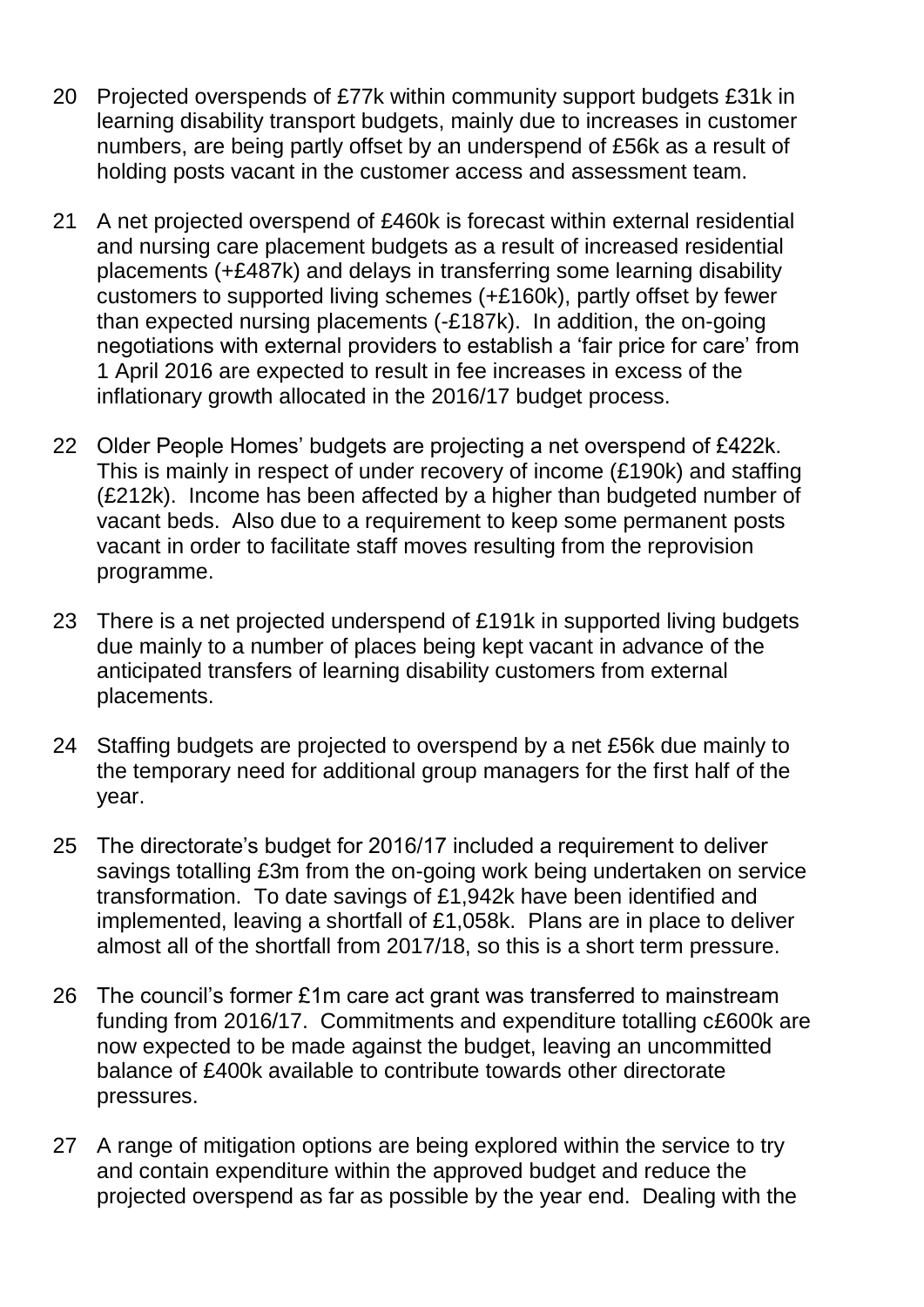budget pressures is a standing item at Directorate Management Team meetings with all options available to further mitigate the current overspend projection being explored. Areas being considered include the following:

- Bring the existing Older People Homes' budget back into line by the end of the year by making full use of vacant beds to reduce requirements for external long-term and respite placements.
- Review direct payment values in light of the new Resource Allocation System and consider reductions where unspent balances have already been reclaimed.
- Review the level of the care packages provided following reablement.
- Review our fairer charging rates to customers.
- Ensure top up contributions are being made where appropriate.
- Continue the restrictions on all discretionary spend and hold recruitment to vacant posts wherever possible and safe to do so.
- Consider whether any of the existing 2016/17 efficiency savings proposals can be stretched to deliver additional short term and on-going savings.
- Consider whether any of the savings being developed for 2017-20 can be delivered earlier to generate a savings benefit in 2016/17.
- Review any potential to charge costs against capital schemes.

# **Public Health**

28 Within Public Health there is a forecast overspend of £57k. The main overspend comes from the transfer of the Healthy Child Programme from York Hospital (£68k). There are further small overspends forecast in Substance Misuse (£17k) and Sexual Health (15k), although these are offset by an anticipated saving of £64k from holding staff vacancies pending a major restructure of Public Health.

# **Housing Revenue Account**

- 29 The Housing Revenue Account is budgeted to make an in year surplus of £2.9m. A review of the budgets in the area shows that, overall, a small overspend of £237k is forecast.
- 30 Repairs and maintenance is forecast to overspend by £500k. There has been an initial increase in the productivity of the workforce following the introduction of mobile working and improvements in management controls. The service anticipates being able to use this increased capacity to pick up some of the work currently allocated to subcontractors. This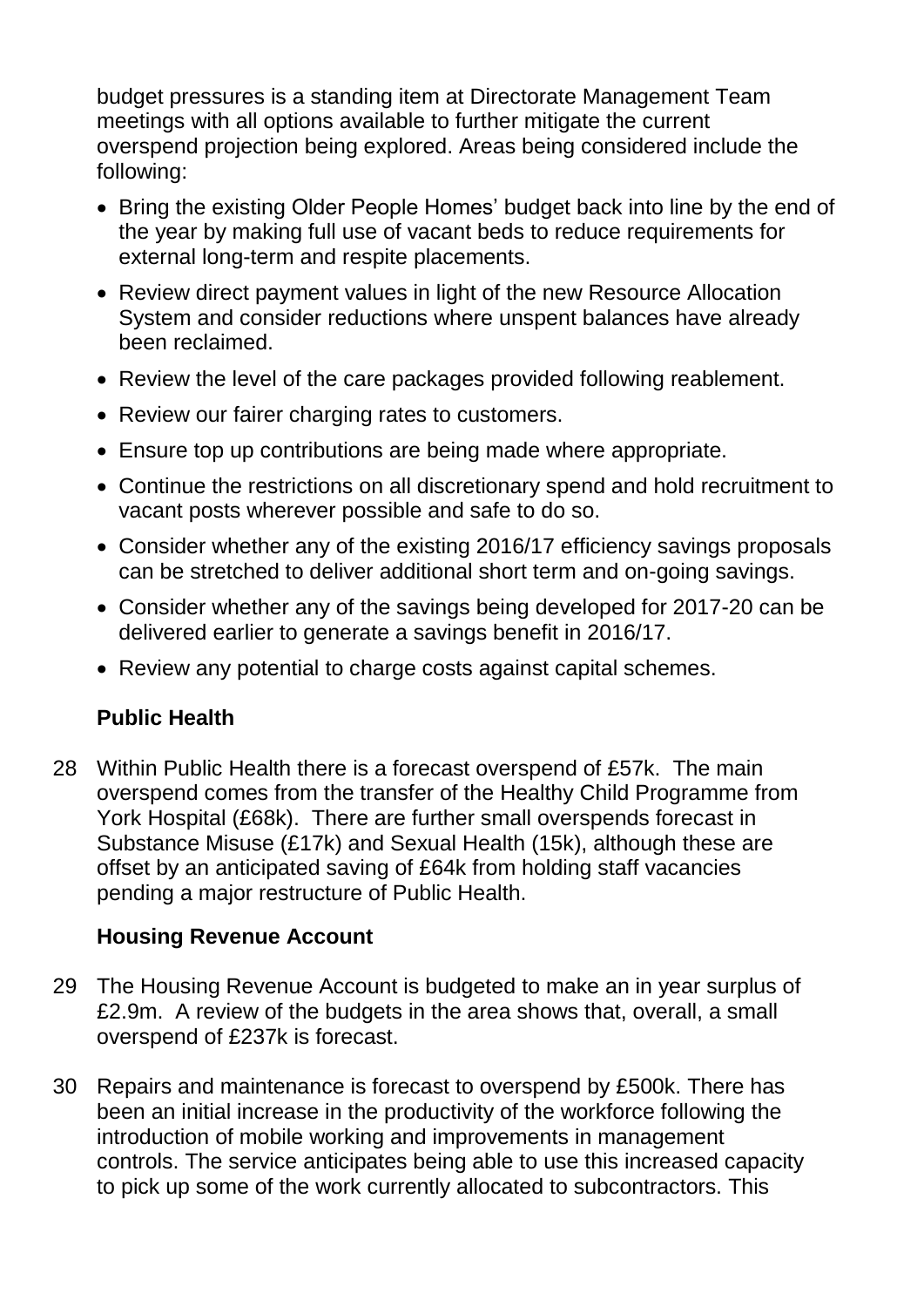reduction in subcontractor expenditure has yet to come through, the service remains confident that reductions will be made but that the full year saving will not be achieved in this financial year. A range of smaller underspends make up the overall variation.

- 31 The working balance position at 31 March 2016 is £18.4m. This is higher than forecast in the latest business plan (£16.6m) due to the underspend achieved in 2015/16.
- 32 The projected outturn position outlined in paragraph 27 means the working balance will increase to £21.1m at 31 March 2017. This compares to the balance forecast within the latest business plan of £20.2m.
- 33 Detailed information and regulations are still awaited regarding forthcoming changes to Housing Revenue Account (HRA) legislation including the sale of high value properties. While the full extent of the impact of these changes is not yet known, the HRA will be required to make significant efficiencies in order to mitigate the reduction in income without reducing the HRA balance below prudent and sustainable levels.

# **Corporate Budgets**

34 These budgets include Treasury Management and other corporately held funds. At this early stage in the year there is no variation to report on these budgets. However, they will continue to be closely monitored to identify any potential underspends.

# **Contingency**

35 As outlined in the 2015/16 Outturn report presented to Executive on 30th June there is currently a balance of £1,340k unallocated on the general contingency. Members are asked to note that this may be required to deal with some of pressures outlined in this report. Any decisions regarding the allocation of this sum will be brought to a future meeting.

# **Loans**

36 Further to a scrutiny review, it was agreed that these quarterly monitoring reports would include a review of any outstanding loans over £100k. The only loan in this category is that of £1m that was made to Yorwaste, a company part owned by the Council, in June 2012. Interest is charged at 4% plus base rate meaning currently interest of 4.5% is being charged. All repayments are up to date.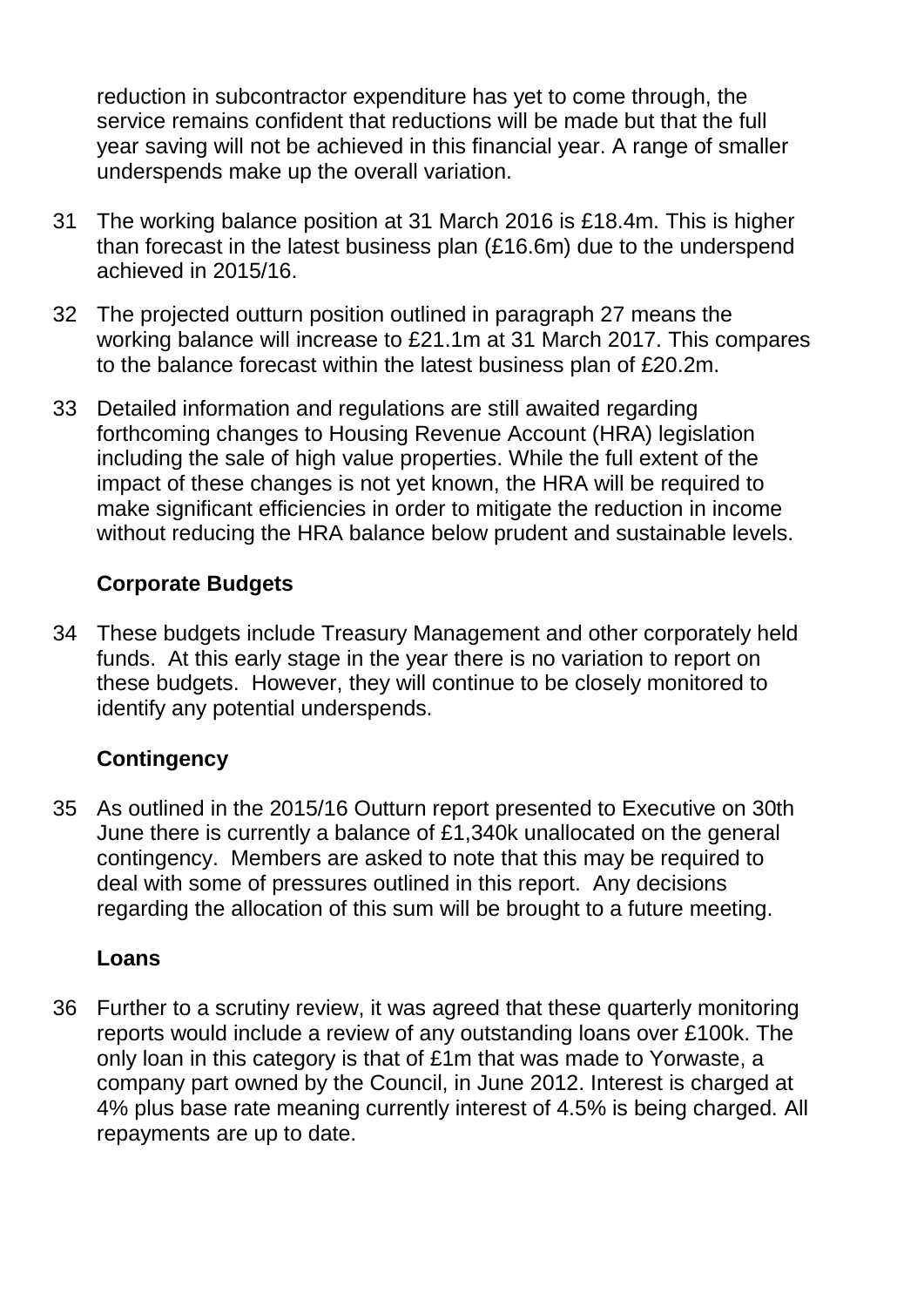### **Performance - Overview**

|                                                               | 2015/16<br><b>Total</b> | 2016/17<br>Q1 |  |  |  |
|---------------------------------------------------------------|-------------------------|---------------|--|--|--|
| <b>Service Delivery</b>                                       |                         |               |  |  |  |
| KPIs with a stable or improving Direction of<br>Travel        | 84.0%                   | 87.9%         |  |  |  |
| KPIs with a negative Direction of Travel                      | 16.0%                   | 12.1%         |  |  |  |
| KPIs where York is ranked in the top 25% of<br>authorities    | 42.8%                   | 42.8%         |  |  |  |
| KPIs where York is ranked in the bottom 25% of<br>authorities | 16.6%                   | 16.7%         |  |  |  |
| <b>Employees (Excluding Schools)</b>                          |                         |               |  |  |  |
| <b>Staff FTE</b>                                              | 2,104                   | 2,117         |  |  |  |
| Average sickness days lost per FTE (Rolling 12)<br>Months)    | 10.1                    | 10.1          |  |  |  |
| <b>Voluntary Turnover (Rolling 12 Months)</b>                 | 7.0%                    | 7.4%          |  |  |  |
| <b>Customers</b>                                              |                         |               |  |  |  |
| External Calls answered within 20 seconds                     | 88.2%                   | 89.0%         |  |  |  |
| <b>Overall Customer Centre Satisfaction</b>                   | 91.5%                   | 92.3%         |  |  |  |
| Satisfaction with Face to Face services                       | 92.3%                   | 92.9%         |  |  |  |
| <b>Satisfaction with Call Centre services</b>                 | 91.3%                   | 92.1%         |  |  |  |

# **Performance – Service Delivery**

# **Children's Services, Education & Skills**

- 37 The number of children in care remained in line with previous trends at 187. This is within the safe and expected range, which has been stable for a significant amount of time. Placement stability is in line with the end of 2015/16. This will continue to be monitored as a key area.
- 38 The number of children subject to a Child Protection Plan at the end of June was 122, returning to similar levels seen in 2014/15. This area continues to be monitored by the extended management team.
- 39 This year saw significant changes in the way Primary school children are assessed. Early indications of results show a level of turbulence across England, which should also be expected in York. The full suite of performance indicators will be changed to mirror national reporting. More information will be available in the coming months.
- 40 16-18 year olds who are not in education, employment or training (NEET) figures remain stable at the end of June 2016. The Department for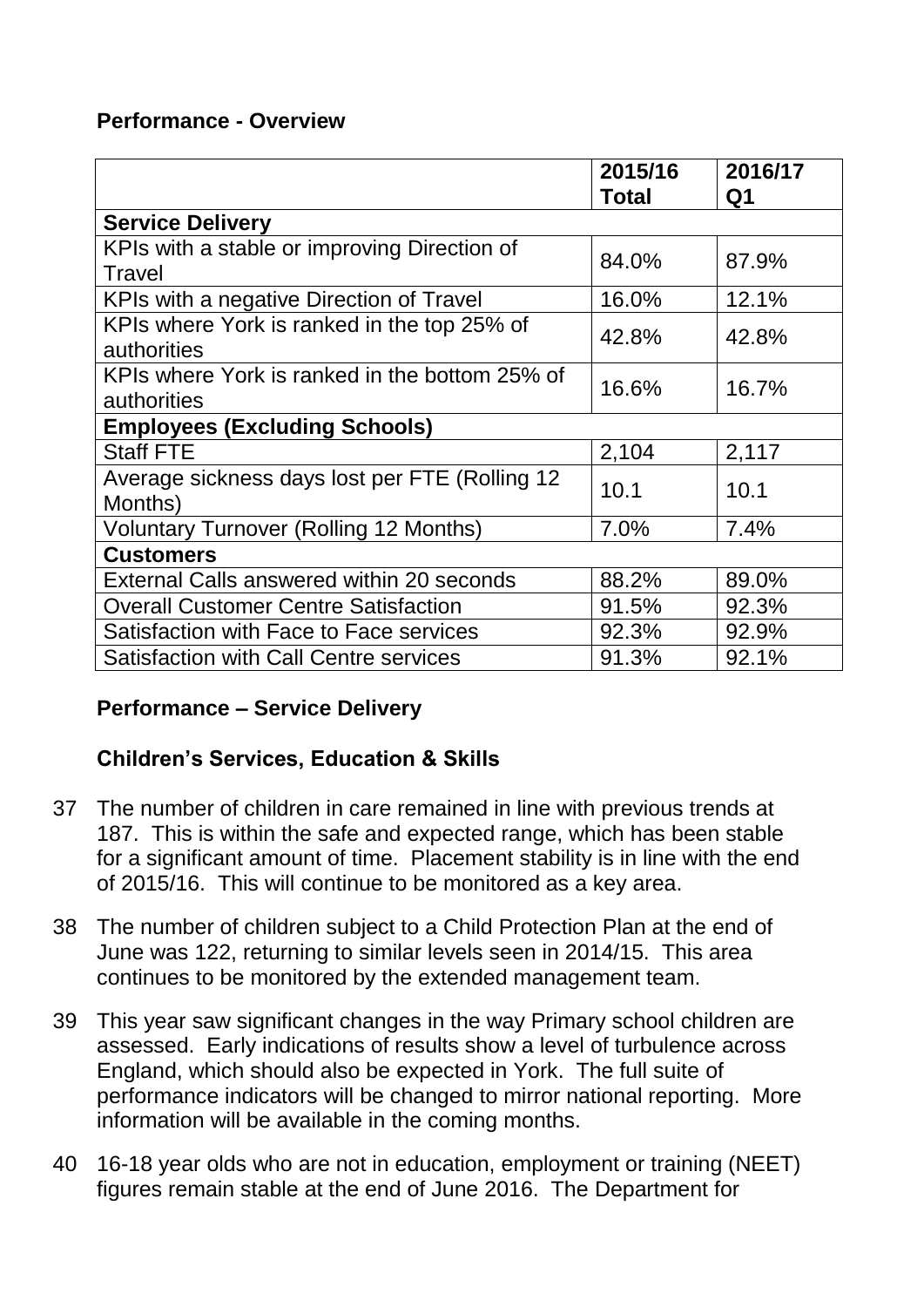Education (DfE) have announced that this indicator will soon change and only 16-17 year olds will be monitored.

- 41 During Q1 a consultation was launched on developing Children's Centre services into a new way of working with families, with results reported to Executive in July. The council is planning to make Children's Centre services a key part of new Local Area Teams, created to support families in the crucial early years of a child"s life through into adulthood (up to 19 years old or 25, for disabled young people). This will be done by locating services in local communities - providing access to community health services, parenting and family support, early education and childcare, as well as links to training and employment opportunities for families with children aged under five. The proposals recognise that the council needs to be able to help those in most need at the earliest possible stage, so that every child in York has the best possible start in life, that issues in later life are prevented and so that the need for more intensive and highcost interventions are reduced.
- 42 In addition children and young people are continuing to play a critical role in developing the facilities we use to engage with them, such as the development of a room in West Offices where conversations with young people can now take place confidentially in a "young people friendly environment". Messages from young people have also played an important part in deciding the future design of a city centre offer for this age group.
- 43 CYC and partners currently have over 70 young people directly engaged in voice groups, forums or projects across the city and their reach to other children and young people demonstrates participation from many more young York residents. Diversity of voice is strong with excellent representation from refugee and migrant communities, LGBT groups and disability groups.
- 44 The first under 18 ward team has been established and members are influencing ward priorities and their local provision, for example Canon Lee School will be the first to pilot a new Bike Library after securing Ward funding to buy 20 bikes.
- 45 The eighth York Jobs Fair was held at York Railway Institute on 14<sup>th</sup> April. The Jobs Fair is aimed at those looking for employment, considering a change of job or career and those who would like to develop new skills and gain new qualifications. The event was organised through partnerships between the council, York Learning and Job Centre Plus and was sponsored by local employer, Hiscox. 70 organisations were represented which included a range of different employers who represented the wide variety of jobs and careers available in York. Those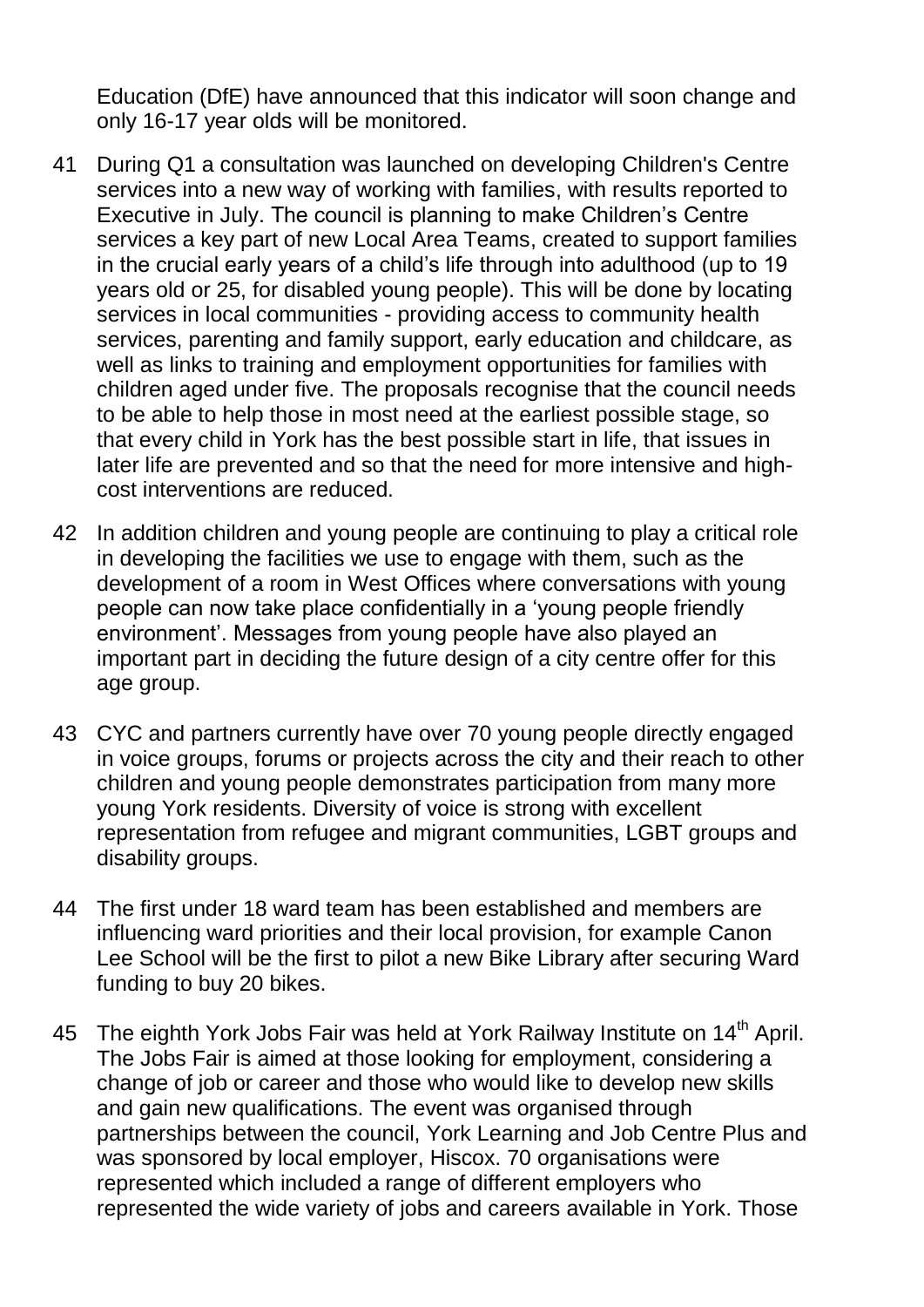present included Network Rail, Primark, National Railway Museum, Royal York Hotel, Hiscox, North Yorkshire Police, NHS York Teaching Hospital and some organisations attended the Jobs Fair for the first time, such as Hampton by Hilton and Yorkshire Ambulance Service. All employers had current and future vacancies within their organisations. Around 370 jobs were available amongst the organisations attending, with an additional 860 positions predicted to arise over the next 12 to 18 months.

- 46 91.2% of pupils in the city attend a school rated by Ofsted as either good or outstanding, which remains consistent with previous years.
- 47 The 2015/16 Children in Need census has been returned to the Department for Education in Q1. This annual statutory return monitors a range of information on specialist services for young people who are "in need". The latest return showed there were around 140 fewer referrals to Children"s Social Care compared to 2014/15, which was attributed to a review and development of the Referral and Assessment service.
- 48 Youth reoffending in York continues to be above national levels. The Youth Offending Team are working with the Office of the Police Crime Commissioner to understand and reduce reoffending in York. In order to reduce reoffending, CYC and partner agencies need to ensure interventions begin as quickly as possible after sentence and prior to a formal outcome where possible.
- 49 Following the identification and engagement of 227 Troubled Families in 2015-16, City of York Council was asked to identify and engage a further 259 Troubled Families over the 2016-17 year. During 2016-17 Q1, 39 families were identified and engaged; the local expectation for 2016-17 Q2 of a further 60-70 families will be deliverable. The demographic context of all identified families is fairly stable in each quarter: 20% come from the most deprived areas, almost half of the families are located in the West of the City, 50% live in CYC or Housing Association properties and the most frequent reasons for identification are receipt of out of work benefits, involvement with Early Help and Children"s Social Care services and poor school attendance and behaviour. The successful outcomes for families is monitored on a monthly basis but remains low whilst we wait for families to sustain significant changes in behaviour. Restructure and changes to delivery models in Q3 and Q4 present challenges and risks to engagement and outcomes; significant work has taken place to include knowledge of the Troubled Families Programme in restructure planning.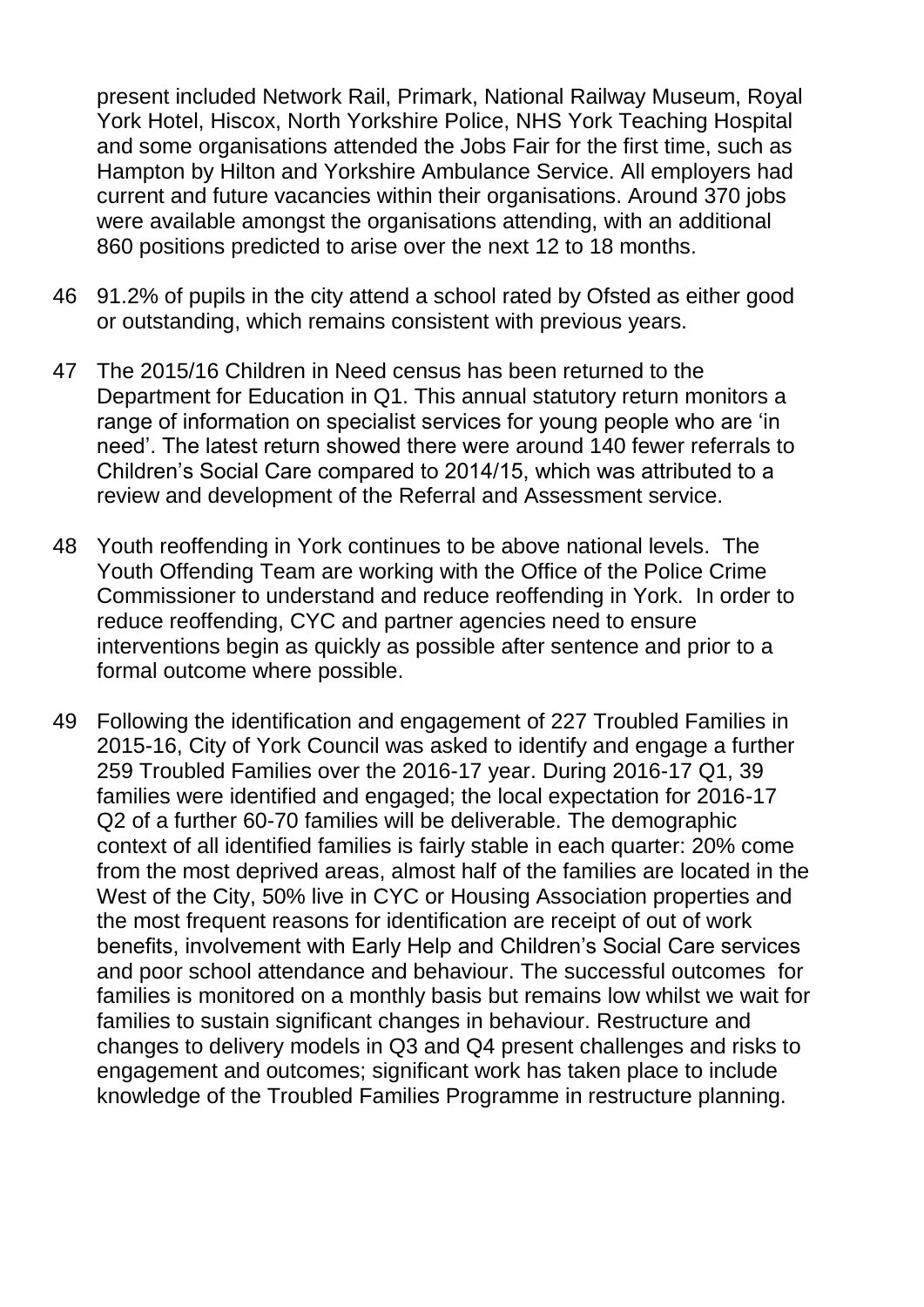# **City & Environmental Services**

- 50 The council is consulting between  $18<sup>th</sup>$  July and  $12<sup>th</sup>$  September on the Local Plan Preferred Sites document and the supporting evidence which draws upon previous work undertaken for the Local Plan. It sets out the revised housing and employment demand as well as the supply of sites identified to meet this need. A wide number of consultation events are taking place and all residents and businesses are being encourages to participate.
- 51 A paper was presented to June Executive that outlined the next steps for York Central which included working with both local enterprise partnerships on potential further growth deal funding to unlock York Central. KPMG and Savills have been appointed to be the commercial partners for the site and ensure effective delivery and private sector buy in. James Wharton MP, Parliamentary Under-Secretary of State for the Department for Communities and Local Government with responsibility for the Northern Powerhouse, joined City of York Council leaders and partners to sign a Memorandum of Understanding for the York Central Enterprise Zone.
- 52 We are now working with partners to deliver on the eight priorities outlined in the Economic Strategy which was agreed by Executive in May and launched on the 19th July.
- 53 2015/16 was a challenging year for waste services, especially given the Boxing Day floods. The amount of landfill waste increased by 3.6% to 48,428 tonnes (from 46,740 in 2014/15). However, the residual waste per household saw a good improvement and levels fell to 565kg per household (from 598kg in 2014/15) while recycling within the city increased by 0.5% to 43.0%.
- 54 In Q1 there was an increase in missed bin collections to 56.4 per 100,000 (35.1 for the same period last year) however 79.6% of these were rectified in target time compared to 58.1% in the same period last year.
- 55 City of York Council"s iTravel York invited residents and visitors to come and discover the very latest electric plug-in and hybrid vehicles at a "Green Wheels" event. Cars of all shapes and sizes from supercars to family hatchbacks from many leading brands and dealers were available to view with help on hand for people who were thinking about switching to an electric or hybrid vehicle with information about savings, recharging and running costs.
- 56 One Planet York was officially launched on 15 June 2016 at the Ron Cooke Hub, University of York, as part of York Festival of Ideas. The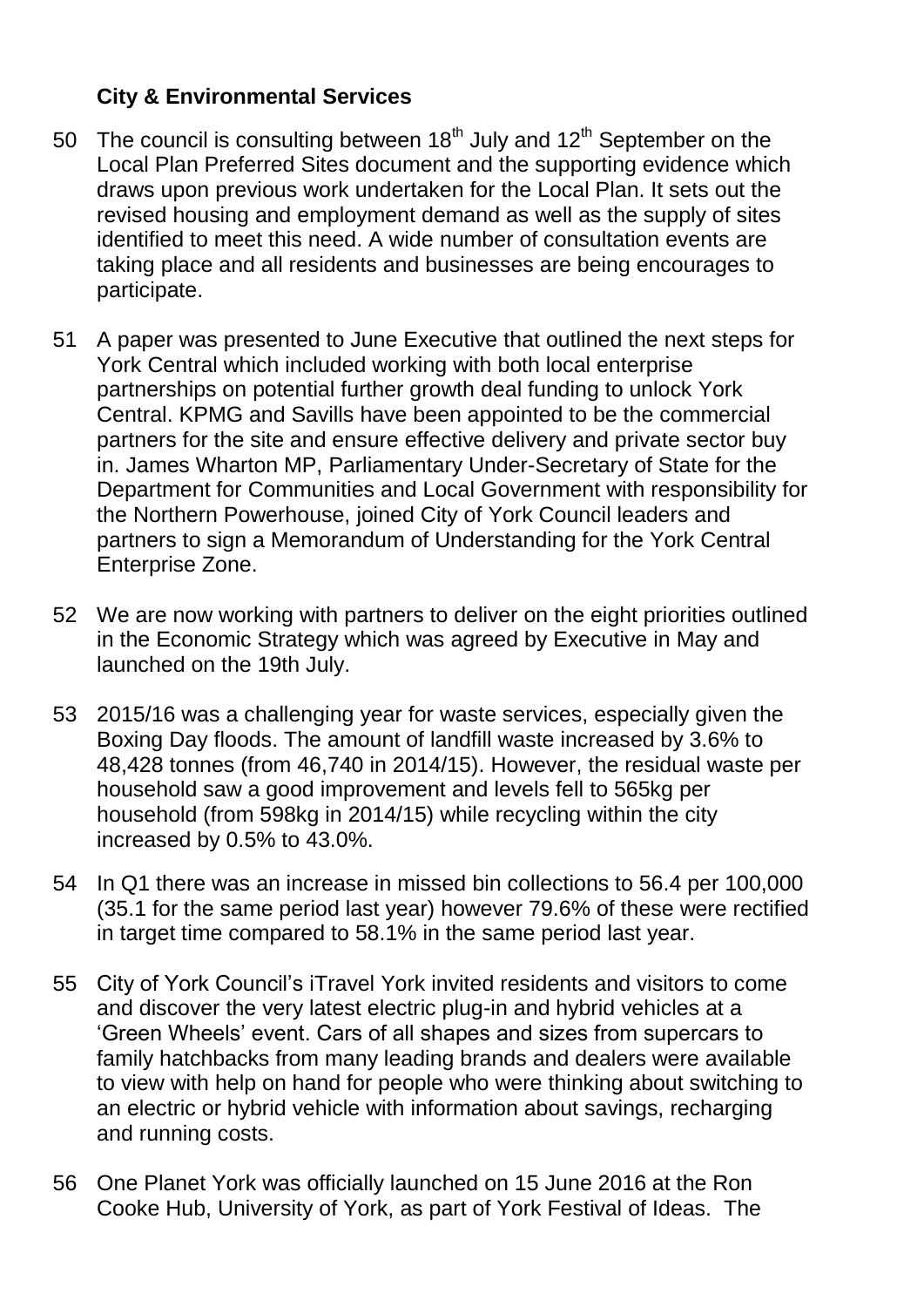sold-out event featured a keynote speaker from Bristol"s Green Capital Partnership – the largest of its type in the world and the UK"s first European Green Capital. Over 20 local businesses showcased their leadership towards a more sustainable future as part of the associated One Planet York "Expo" and York"s new Mayor and civic party arrived at the event by self propelled bike bus. A free One Planet York app for smart phones and tablets was also launched which enables residents to easily check their next waste and recycling collection date. Users can also scan household products with a barcode to see if they are currently able to be recycled.

- 57 British Cycling and Sky, in partnership with City of York Council, have scheduled a series of Sky Ride Local rides in York for 2016. The rides are guided by British Cycling Ride Leaders along scenic local routes and pitched at three different levels. Rides will cater for complete beginners with easy going rides to people who like to test their skills with more challenging rides.
- 58 York is one of ten European cities to be shortlisted for the Interrail European Destination of the Year Award 2016 along with nine other competitors, including Valencia and Budapest. According to Eurail Group G.I.E. (the organisation dedicated to the management of Interrail and Eurail Passes) York is a very popular destination among all nationalities of Interrailers arriving to the UK last year.

# **Communities & Neighbourhoods**

- 59 The average void period for Council houses was 2.9 weeks in Q1. This compares to 3.5 weeks at the same point last year. From April tenancies have been recorded as starting on any day of the week (previously it was just on Mondays). This means that recorded void periods will be more accurate and truly reflect the exact number of days a property is empty. There were 172 void Council house properties during the first quarter of the year. This is slightly down from same period last year when there was 188 empty properties.
- 60 The rent arrears at the end of Q1 for current tenants (D1) were £608,706. This figure should be viewed in the context of rents moving from a 48 week charging pattern in 2015/16 (4 rent free weeks per year) to a 52 week rent pattern for 2016/17. This, together with a 1% rent decrease, means that any rent arrears should be less than a comparable deficit last year. For former tenants (D1) the rent arrears at the end of Q1 were £301,738. This is a 1% increase from the last quarter in 2015/16 when the rent arrears were £298,726.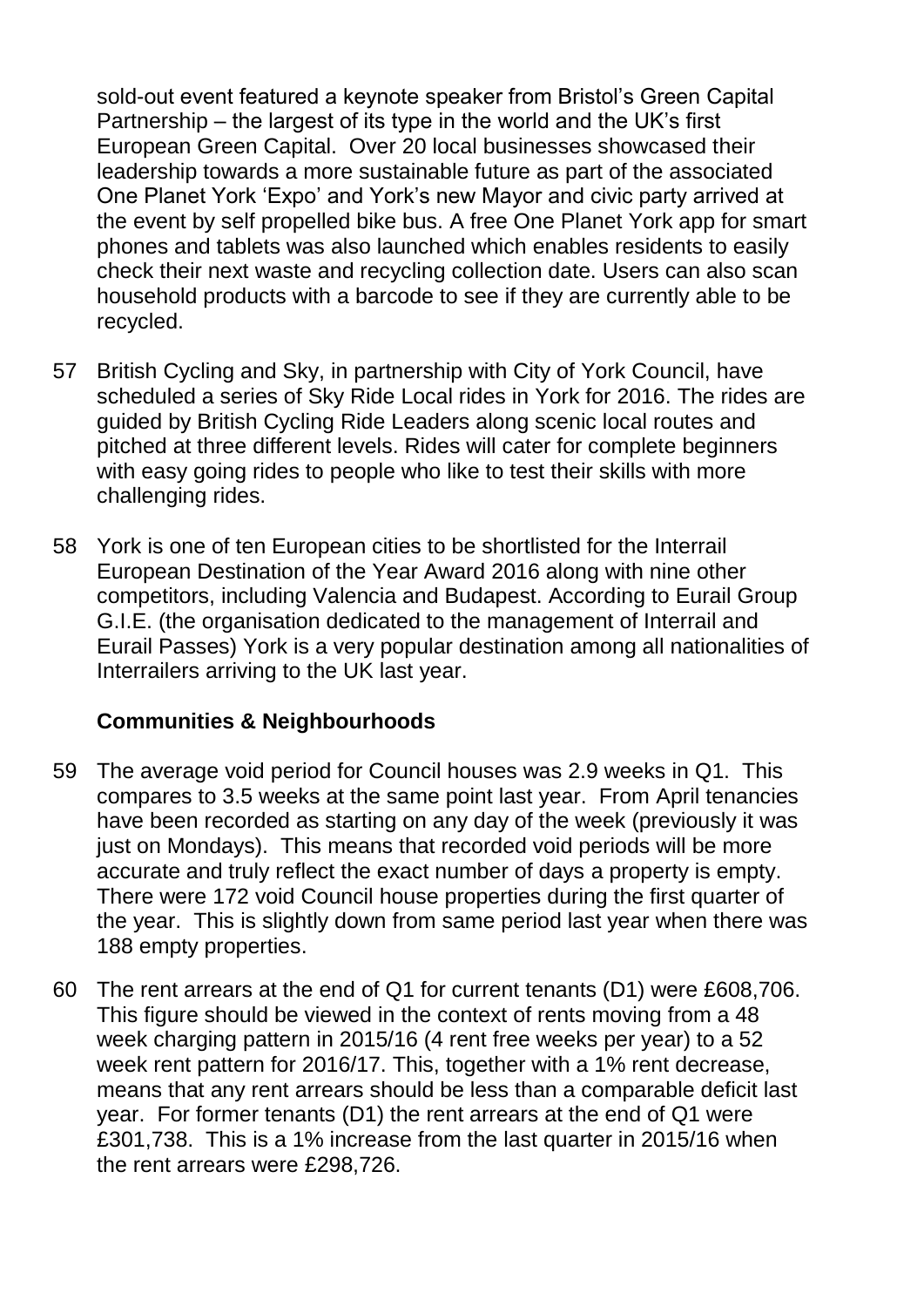- 61 The number of households being accepted as homeless in Q1 has increased by 12 to 28 from the previous quarter. The number of households with children being accepted has also increased by 3 to 12. The number of families in temporary accommodation has decreased to 27 (from 30) which is within the target figure. However, the number of children in temporary accommodation has seen a slight increase from the previous quarter to 48 (from 46).
- 62 Year end data for 2015/16 showed there was an 11% increase in total crime compared to the previous year and levels had reverted back to those of 2012/13. During Q1 there were a reported 2,880 crimes for the York region, this is slightly lower then the same period during 2015/16 when 2,986 crimes were reported. Q1 figures for Violent Crime, Criminal Damage and Shoplifting are in line with those reported during Q1 of 2015/16.
- 63 During Q1 there were 379 alcohol related ASB incidents, a significant reduction on the 534 reported during the same period in 2015/16. Since the ASB Hub started collecting data in February 2015, there have been 1,833 new cases recorded. Between April 2016 and June 2016, 244 new cases of anti-social behaviour were recorded – 31% are "nuisance", 9% "personal", 22% "environmental" and 38% categorised as "other".
- 64 Year end data for 2015/16 reported a 4% increase in the number of incidents of Domestic Violence, with a total of 2,858 incidents (2,745 in 14/15). During Q1 there were 746 incidents of Domestic Violence reported which was in line with the same period during 2015/16 when 751 incidents were reported. There has not been a domestic violence murder recorded in York since 2008/09.
- 65 The Housing Service is currently considering how it can best deliver its responsibilities as a landlord in a changing environment. Work has started to bring forward ideas from staff that can improve front line services in the context of budget pressures looking in particular at generic local area team based working, earlier interventions and the better use of IT.

# **Adult Social Care**

66 Avoiding permanent placements in residential and nursing care homes is a good measure of delaying dependency. Research suggests that, where possible, people prefer to stay in their own home rather than move into residential care. At the end of Q1, the rate for Younger Adults (aged 18- 64) who were assessed as requiring future residential care was 1.52 per 100,000. This is half the rate of the same period last year. If the trend is maintained this will equate to an end year position of 9.89, achieving the required target of 10. For older people the rates of those assessed as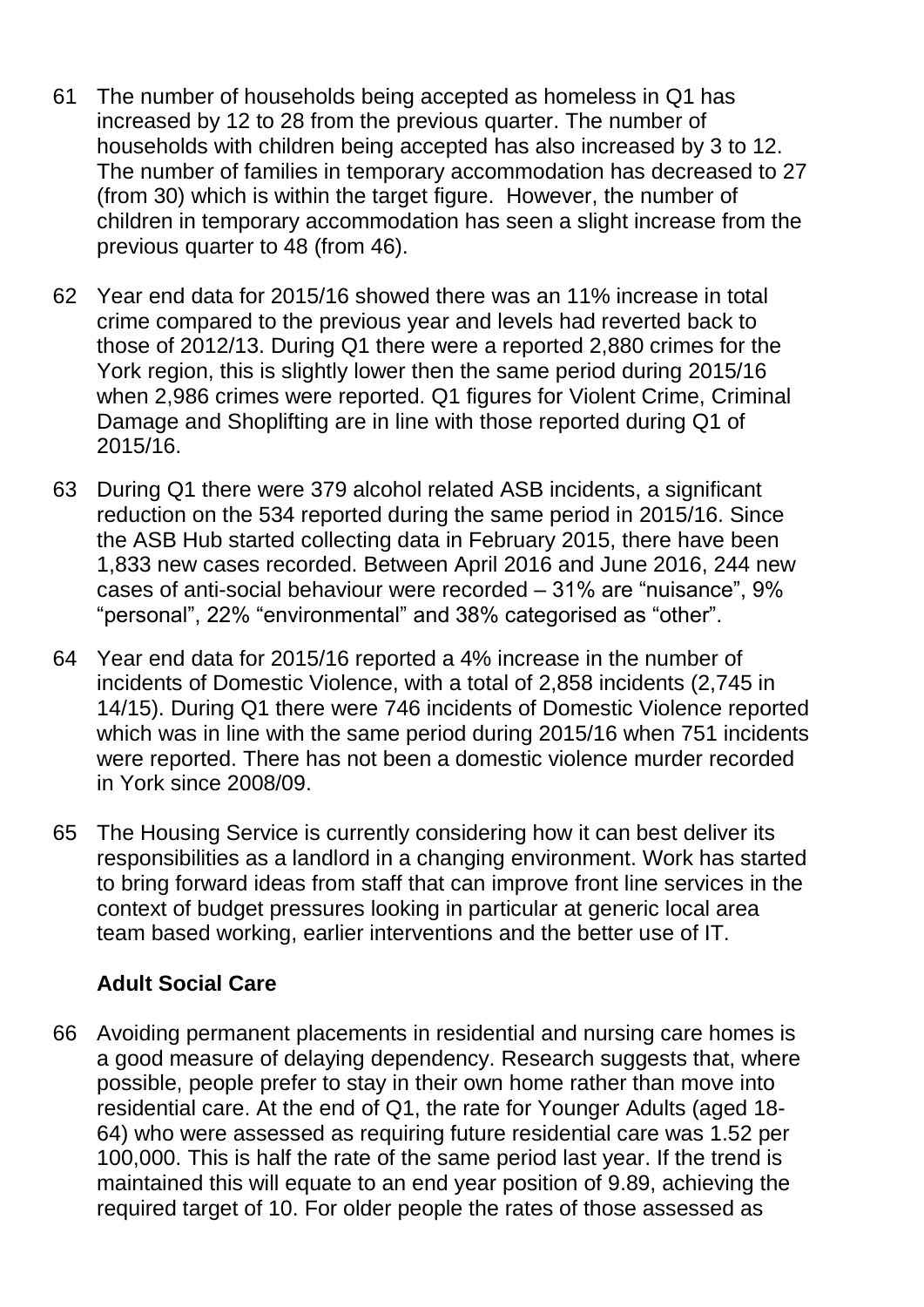needing to go into residential care in Q1 have improved and are significantly lower than the same position last year. At this early stage we are predicting that performance will exceed the target of 238 new placements or less (a rate of 620 per 100k or less) by end of year.

- 67 A review has been undertaken on the Actual Cost of Care, providing a proposed policy and level of resourcing between the council and independent sector residential and nursing care providers. This will determine the amount which the council pays for this provision whilst ensuring a sustainable care market in the city. A report will be sent to Executive in the Autumn.
- 68 Delayed transfers of care from hospital measures the impact of hospital services (acute, mental health and non-acute) and community-based care in facilitating timely and appropriate transfer from all hospitals for all adults. It is an important marker of the effective joint working of local partners, and is a measure of the effectiveness of the interface between health and social care services. Minimising delayed transfers of care and enabling people to live independently at home is one of the desired outcomes of social care. The number of people delayed is improving for all responsible organisations; however there has been an initial increase in Q1 compared with 2015/16. It should be noted that overall, while a small increase in people, the number of delayed days per person is significantly lower.
- 69 There is a strong link between employment and enhanced quality of life, reducing the risk of social exclusion and evidenced benefits for health and wellbeing. The Q1 position for the proportion of adults with learning disabilities in paid employment is lower than the expected target and lower than the same position last year. This is rated as a deteriorating position. This indicator has been reviewed within the directorates performance clinic and at this stage it is thought that some aspects of lower performance against the target may reflect good work that the service has done to move people with learning disabilities out of statutory services so they no longer count on the indicator. A detailed analysis of the customer group and changes will be created by the service manager in charge as part of the monthly performance improvement framework.
- 70 Evidence shows that the nature of accommodation for people with a learning disability has a strong impact on their safety and overall quality of life and the risk of social exclusion. The current outturn, while short of the year end target represents an improved position from end of year 2015/16.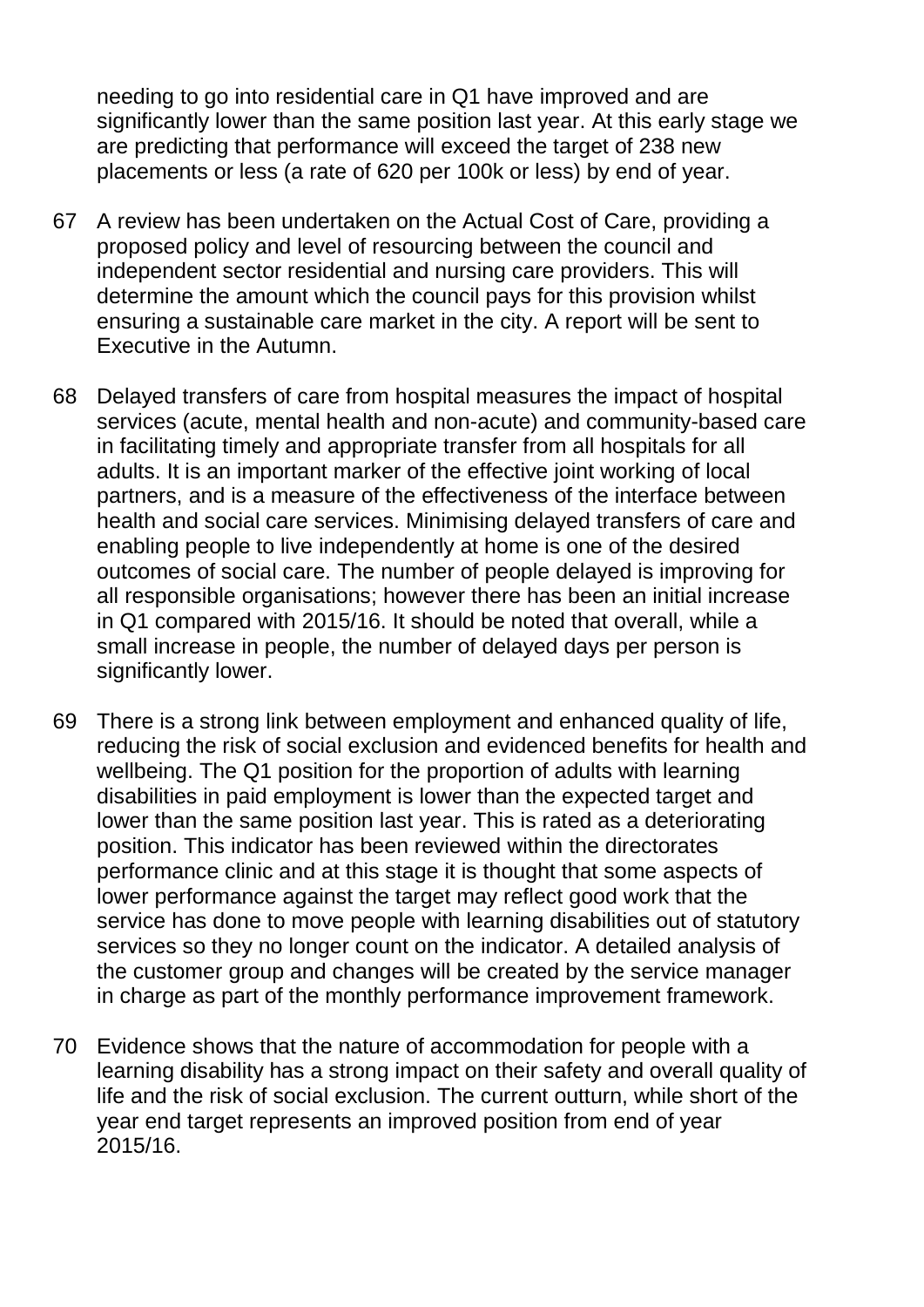- 71 The proportion of adults in contact with secondary mental health services in paid employment is a measure intended to improve employment outcomes for adults with mental health problem and accommodation status and is linked to reducing risk of social exclusion and discrimination. Supporting someone to become and remain employed is a key part of the recovery process. The performance is short of the year end target, but represents an improvement from last year.
- 72 The proportion of adults in contact with secondary mental health services who live in their own home or with family is a measure intended to improve outcomes for adults with mental health problems by demonstrating the proportion in stable and appropriate accommodation. This is closely linked to improving their safety and reducing their risk of social exclusion. There is no comparable position in the last year as data was unavailable at this time; however the outturns are significantly lower than the targets and lower than the 2015/16 year end outturns. This is a deteriorating position. The issue has been raised with our provider and ongoing monitoring of the data within monthly performance clinics as well as actively engaging with the provider is designed to drive out any recording and practice issues.
- 73 York Independent Living Network (YILN) a local disabled people-led organisation - has received funding from the City of York Council to set up a steering group with representation from community organisations and local authorities to take the Safe Place Scheme forward in York. The nationally recognised Safe Place Scheme gives people a short term "Safe Place" to go if they are feeling threatened when out and about in their local area. It enables public spaces (such as shops, cafés and libraries) to be designated as safe and supportive places where disabled people can go if they are having difficulty, feel lost or frightened. The steering group will develop resources for the scheme, recruit venues to become Safe Places and make recommendations to the council and the police to help maintain the Safe Place Scheme. The steering group aims to launch the York Safe Place Scheme by the end of the year.

# **Public Health**

74 The latest Active People survey for 2015-16 shows that York has a significantly higher participation in 30 minutes moderate intensity sport per week (47% v 37% nationally). This is the 9th highest rate in England out of 326 upper and lower tier local authorities. York also has a significantly higher % of physically active people (62% v 57%) and a lower % of physically inactive people (22% v 28%) compared with the England average. Whilst the overall figures are positive we know that participation in activity is not consistent and there are some sectors of the population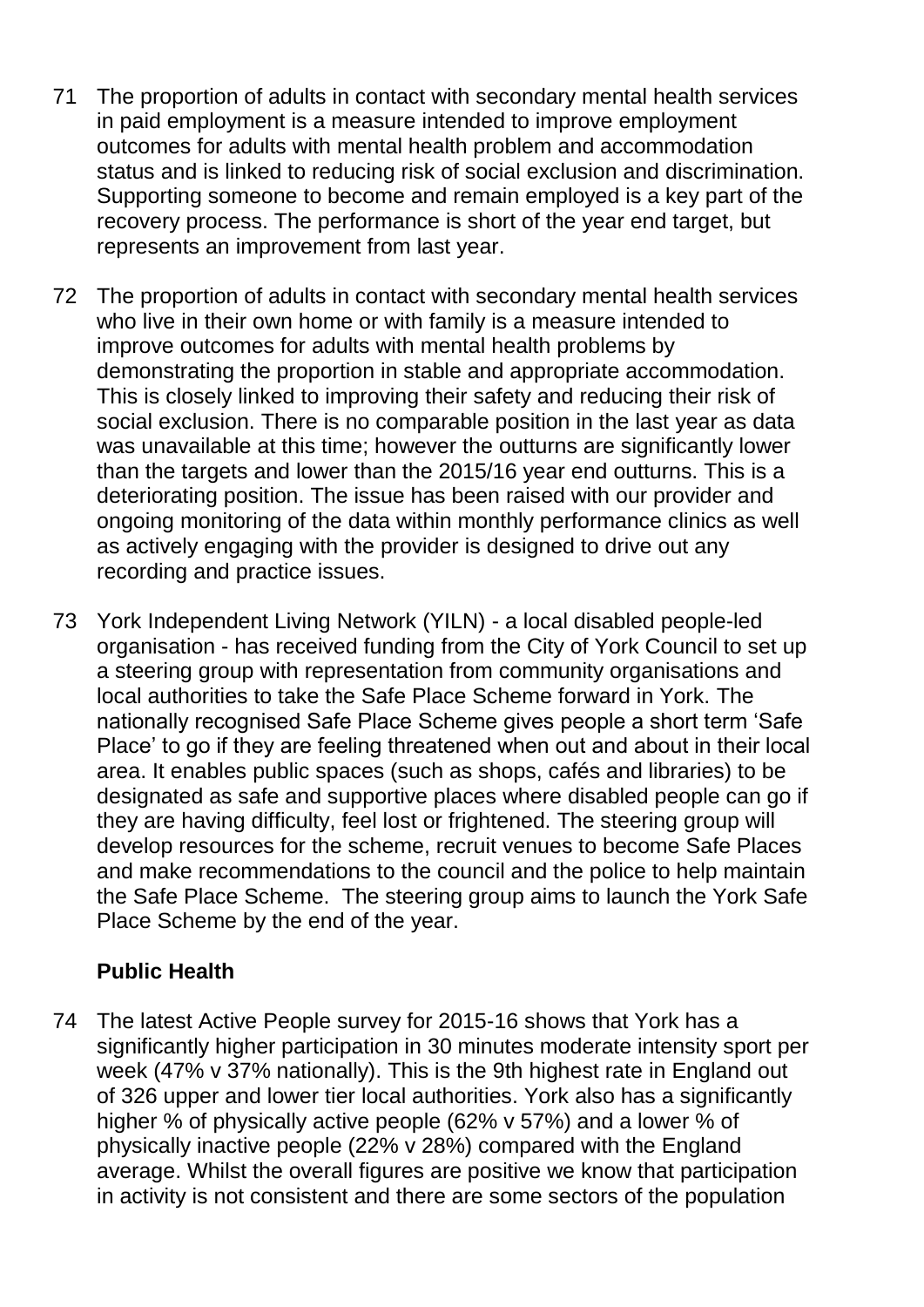with significantly higher rates of inactivity. In York these are women and girls, older people, those with a long term limiting disability and those on very low incomes.

- 75 The rates for smoking at the time of delivery have increased recently in the Vale of York Clinical Commissioning Group area and are now significantly higher than the national average (13.5% v 10.7%). Local data obtained from York NHS trust suggests the rate in the City of York Council is slightly lower (12.7%) however there is significant variation across different children"s centre reach areas (7% to 28%). This data can be used to target smoking cessation services more effectively.
- 76 Whilst performance on the suite of health visitor metrics remains below the national average, there has been a significant improvement in two of the indicators: % of births receiving a face to face visit within 14 days increased from 23% in Q1 to 74% in Q4 and % of children receiving a 12 month review by the time they turned 15 months increased from 22% in Q1 to 70% in Q4. Performance on other indicators remains low e.g. only 12% of children received a 2-2½ year review.
- 77 Data for the period April 2013 to March 2016 shows that York invited a higher proportion of the eligible population for a health check but had a lower take up rate compared with the England average. The existing arrangements for delivering health checks through GP practices ceased on 31/3/2016 and a new model for 2016/17 is being developed as part of the Integrated Wellness Service. In the interim period, activity will still be reported for York using local data from the NHS England pilot programme which is delivering health checks in the workplace to YTHFT staff.
- 78 The Chlamydia diagnostic rate in York is significantly lower for 20-24 year olds (for both males and females) and the successful completion rate from alcohol treatment has increased from 24% to 40% over the last three years since the integration of drug and alcohol services within Lifeline and the introduction of the Oaktrees rehabilitation programme.

#### **Customer & Business Support Services**

79 The collection rate for Council Tax at the end of Q1 was 29.7% compared against a target of 30.4%. In 2015/16 the collection rate was 29.8% in Q1 with the annual collection rate of 97.5% comparing well to the national rate of 97.1%. The collection rate for Business Rates at the end of Q1 was 29.47% compared against a target of 30.7%. In 2015/16 it was 32.27% in Q1 with the annual collection rate of 98.4% comparing well to the national rate of 98.2%.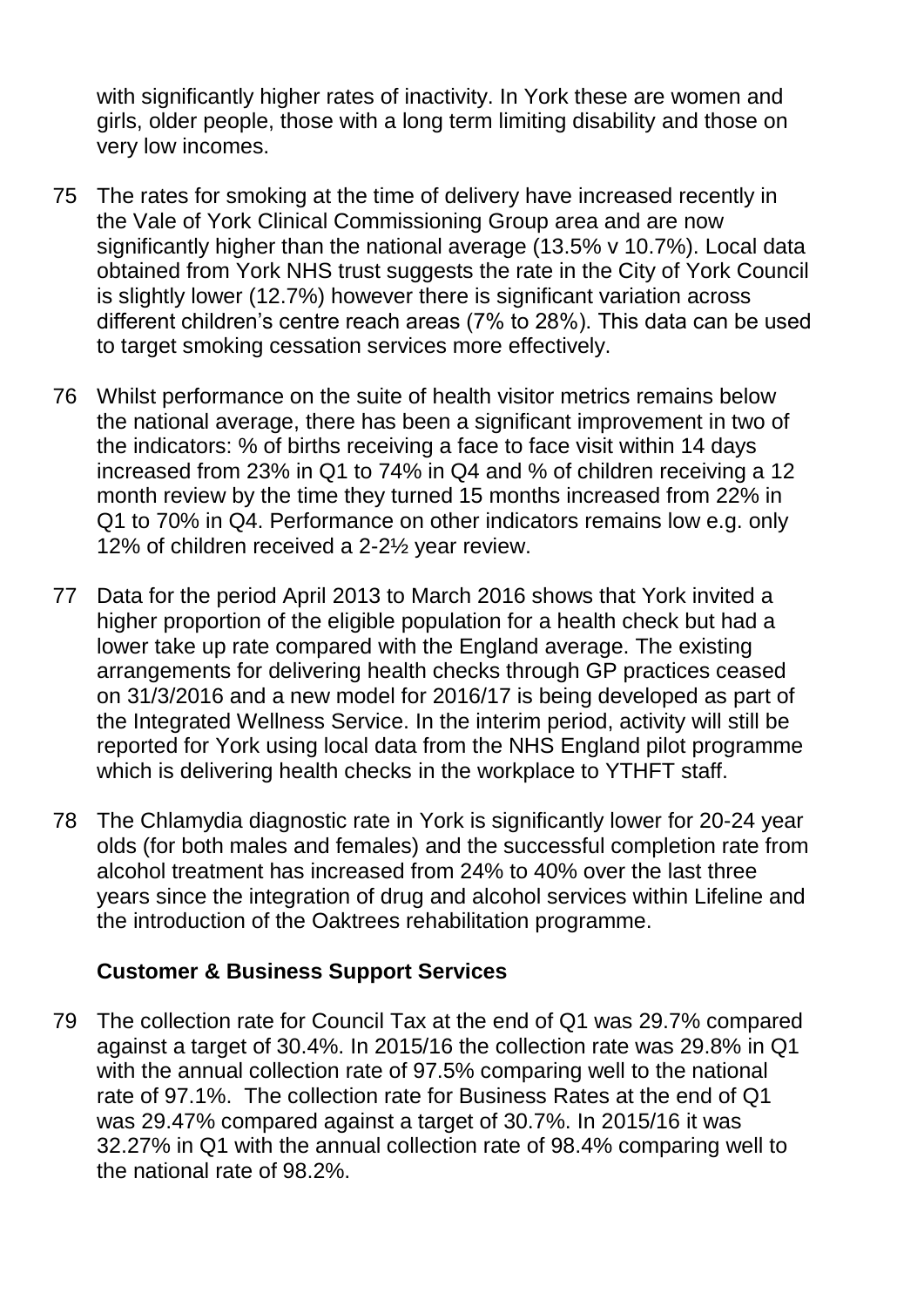- 80 At the end of Q1, the average time it took to process a new Housing Benefit claim or a change in circumstance of an existing claimant was 6 days, which is the same as at the end of quarter 1 in 2015/16.
- 81 Figures from the Office for National Statistics showed there were 545 Job Seeker Allowance claimants in York in June which represents a fall of 30 from last month and 245 from June 2015. The claimant count for York represents 0.4 per cent of the working population, which is lower than both the regional and national figures which stand at 1.8% and 1.4% respectively. The youth unemployment figure of 0.2% falls below both regional and national figures, which stand at 1.9% and 1.3% respectively.
- 82 Data released by the Department of Work and Pensions is published 6 months in arrears - the latest data relates to November 2015. The total number of working age Benefit Claimants continues to fall (a reduction of 7.3% to 9,120 from 9,840 in November 2014). This represents 6.7% of the working age population which is lower than the regional and national figures which are 13.3% and 11.8% respectively. The reduction is predominantly due to a decrease in the number of Out of Work Benefit Claimants (an 8.1% reduction to 7,000 from 7,620 in November 2014), as there has been a slight increase in the ESA and Incapacity Benefit Claimants (a 0.9% increase to 5,430 from 5,150 in November 2014).
- 83 The York Open Data website offers residents and businesses free access to a wealth of information about their city, to help to build new solutions to all kinds of challenges such as those around sustainability, transport, energy and community engagement. The site has around 674 datasets which cover a diverse range of topics from Council and City performance, to community assets or information on individual business sectors in York.
- 84 A planning amendment to York's new Community Stadium was approved at the June planning committee and the Secretary of State notified "No call in" on the 21 June 2016. Work is now able to start on finalising all contracts with commercial, community partners and sports clubs. Once all contractual matters are finalised the development phase can commence and work can begin on the stadium.

#### **Performance – Employees**

- 85 In Q1 six employees were made redundant, 4 on a voluntary basis and 2 compulsory. In 2015/16 a total of 61 employees were made redundant, 46 voluntary and 15 compulsory.
- 86 The 12 month rolling average of sickness days per FTE (excluding schools) has remained the same at 10.1 days however the 12 month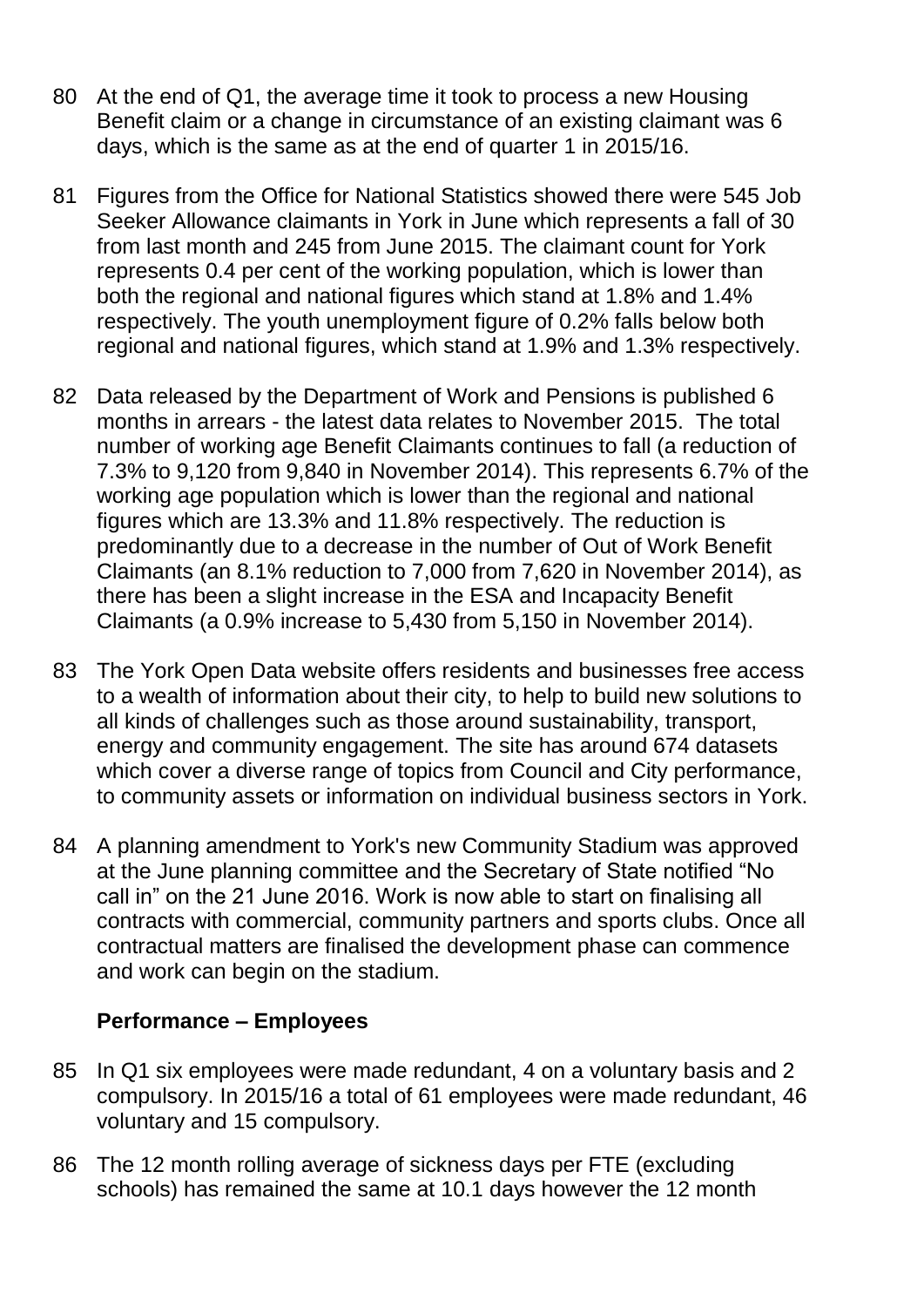rolling average for sick days resulting from stress has reduced to 2.2 days per FTE (excluding schools) from 2.3 days in Q4 2015/16.

- 87 Overall the 12 month rolling average of the percentage of employees voluntarily leaving the organisation increased to 7.4% (from 7% in Q4 2015/16) of all leavers (exc. Schools) in Q1*.*
- 88 The number of people employed by the Council (excluding schools) has increased in Q1, at the end of June the headcount was 2,669 (2,117 Full Time Equivalents) up from 2,635 in March 2016 (2,104 FTEs).
- 89 Additional salary and overtime expenditure have both decreased between Q4 2015/16 and Q1 but spend on casual employees has increased from £1.36m in Q4 2015/16 to £1.43m in Q1.

#### **Performance – Customers**

- 90 York Customer Centre is the main point of contact for resident enquiries and in total 68,030 calls were received during Q1 with 95.8% answered (65,182), 76.5% in less than 20 seconds. During peak periods customers may experience increased waiting times and, although calls are typically not held in a queue for more than 42 seconds, customers can make use of the call back facility, although some choose to abandon the call. This impacts overall performance and satisfaction and call data is monitored on a daily basis to ensure a positive customer experience is maintained.
- 91 In Q1 the number of residents visiting the Customer Centre fell to 16,297 (17,055 in Q4 2015/16) and the average wait time decreased to 7.82 minutes (7.97 minutes in Q4), with 74% of customers served within the waiting time target of 10 minutes (71% in Q4).
- 92 Overall Customer Centre satisfaction increased to 92.3% in Q1 (from 91.8% in Q4 2015/16), with both Call Centre and face to face services increasing to over 92%. The latest Customer Service Excellence assessment noted that there are high levels of customer satisfaction with front facing services, particularly with the customer centre which has shown significant improvement over past few years.
- 93 The Executive decided to retain a reduced subsidy for evening bus services and a scaled back level of service on a proportion of route 20. Although this option will not achieve the savings target agreed through the Council"s budget process, it will, potentially meet many of the needs identified through the public consultation.
- 94 Members of the recently refreshed Talkabout Panel were asked to take part in a resident satisfaction survey between May and June 2016, with 65% of the 752 members providing a response. Results were positive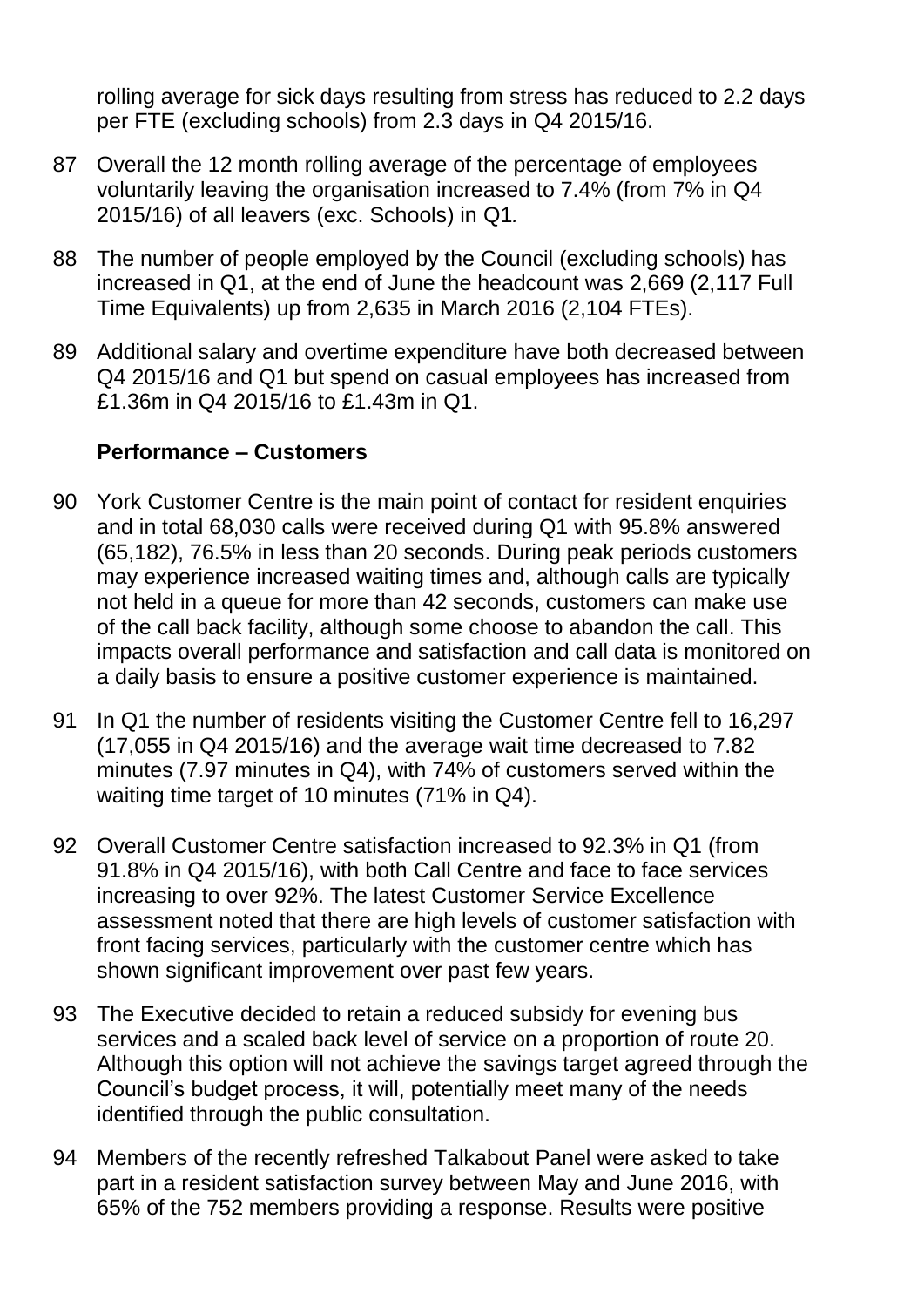about living in York. A high number of panellists are satisfied with both their local area (92%) and York (92%) as a place to live. Many agreed that it is important to feel citizens belong to their local area (89%) however less agreed that they actually felt they did belong (75%). A high number agree York is a good place for children and young people to grow up (80%) with slightly less agreeing that York is a place where people from different backgrounds get on well together (70%). Only 12% of the respondents disagreed that York was a safe city to live in with 77% agreeing it is safe, relatively free from crime and violence.

# **Annexes**

95 All performance data within this document is made available in machinereadable format through the Council"s open data platform at [www.yorkopendata.org](http://www.yorkopendata.org/) under the "performance scorecards" section.

# **Consultation & Options**

96 This report is for information so no options are presented.

# **Council Plan**

97 The information and issues included in this report demonstrate progress on achieving the priorities set out in the Council Plan.

# **Implications**

- 98 The implications are:
	- Financial the financial implications are dealt with in the body of the report.
	- Human Resources there are no human resource implications to this report.
	- Equalities there are no specific equality implications to this report, however equalities issues are accounted for at all stages of the financial planning and reporting process.
	- Legal there are no legal implications to this report.
	- Crime and Disorder there are no specific crime and disorder implications to this report.
	- Information Technology there are no information technology implications to this report.
	- Property there are no property implications to this report.
	- Other there are no other implications to this report.